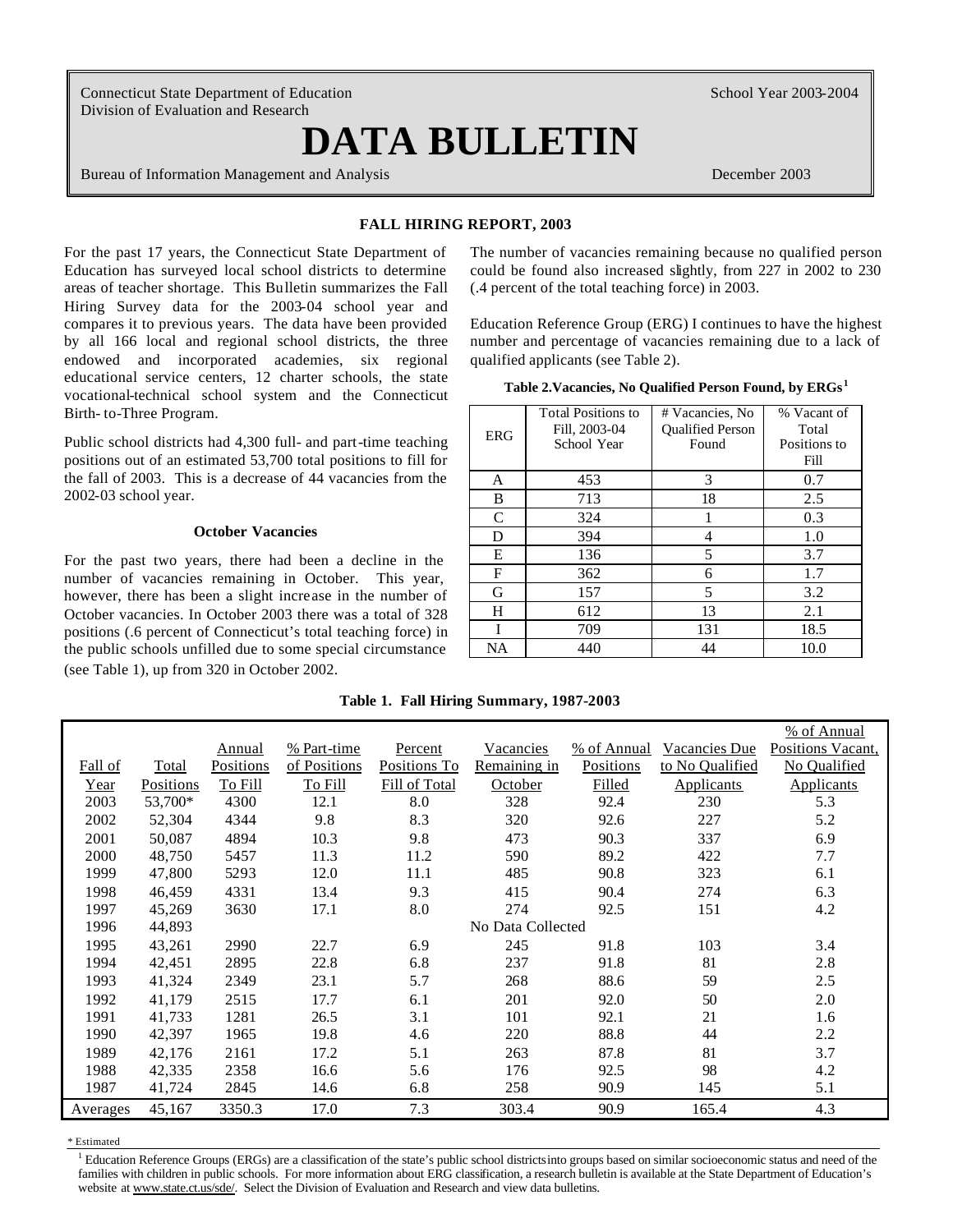The majority of school districts indicated that they were utilizing short-term substitutes as a solution to their October vacancies (see Table 3). In addition, approximately 16 percent of the October vacancies are handled by either redistributing students among other classes and therefore increasing class size, or by adding additional classes to teachers' schedules. Almost 10 percent of the vacancies were resolved by no longer offering a course.

# **Table 3. Solution to October Vacancies**

| <b>Solution</b>                                   | $%$ of<br>October<br><b>Vacancies</b> |
|---------------------------------------------------|---------------------------------------|
| Course no longer offered                          | 9.7                                   |
| Students redistributed among other classes        | 8.5                                   |
| Short-term substitute                             | 51.2                                  |
| Teacher(s) with appropriate certification pick up | 7.4                                   |
| additional class                                  |                                       |
| Remaining vacant (administrative positions only)  | 5.8                                   |
| Filled by interim appointment (administrative     | 6.6                                   |
| positions only)                                   |                                       |
| Other                                             | 10 G                                  |

#### **Designation of Shortage Areas**

**Based on 2002-03 school year data, the state-identified shortage areas for the 2003-04 school year are:** 

- **Bilingual Education, Pre-K-12**
- **Consumer Home Economics, Pre-K-12**
- **Mathematics, 7-12**
- **Music, Pre-K-12**
- **Remedial Reading & Language Arts, 1-12**
- **School Psychologist**
- **Spanish, 7-12**
- **Comprehensive Special Education, Pre-K-12**
- **Speech and Language Pathology (no grades)**
- **Technol ogy Education, Pre-K-12**

**These subject areas were also submitted to the U.S. Department of Education this winter for federal designation as teacher shortage areas** . **The data collected in the 2003 Fall Hiring Survey will be used to determine the teacher shortage areas for the 2004-05 school year.** 

The Connecticut State Department of Education sends a yearly proposal to Washington, D.C. to consider certain subjects as areas of shortage. This designation enables borrowers under the Stafford and Supplemental Loans for Students programs, who teach in one of thes e areas, to possibly qualify for a deferral of loan repayments. Perkins loan holders may qualify for full loan forgiveness if teaching in one of these shortage areas.

Connecticut also designates shortage areas in response to a mortgage assistance program administered by the Connecticut Housing Finance Authority (CHFA). The program enables teachers who teach in a priority or transitional school district or who teach in a state-identified subject matter shortage area to qualify for mortgage assistance. In the case of certified teachers employed by a priority or transitional school district, the teacher's residence must be located in that district. Teachers who teach in a state-identified subject matter shortage area are able to purchase statewide. This program is available to first-time homebuyers only and is subject to CHFA eligibility requirements. The mortgage assistance program was created to serve as a tool to assist in recruiting and retaining public school teachers in Connecticut. Additional information may be obtained on the State Department of Education's website http://www.csde.state.ct.us/public/der/t-a/mortgage.htm.

In addition to the loan deferment and mortgage assistance benefits for teaching in a shortage area, school districts may also take advantage of this designation when rehiring a retired teacher. The 2003 General Assembly enacted a law that enables retired teachers to be reemployed without being subject to the earnings limit if they teach in a position designated by the Commissioner of Education as a subject shortage area for the school year in which they are being employed.

For the past several years, the subject areas designated as shortages have been difficult positions to fill (see Table 4). While the number of positions remaining vacant because a qualified person could not be found has decreased for several of the shortage areas, they still remain the highest with respect to this type of vacancy across all subject areas. Initiatives such as the mortgage assistance program and the federal loan deferment program are intended to somewhat reduce these specific subject area shortages.

| $11.77$ which did not the particle value $12.77$ and $12.77$ . $1000$ |                       |           |         |           |         |                                                                   |           |         |           |         |  |
|-----------------------------------------------------------------------|-----------------------|-----------|---------|-----------|---------|-------------------------------------------------------------------|-----------|---------|-----------|---------|--|
|                                                                       | # Positions Available |           |         |           |         | # Positions Remaining Vacant, No<br><b>Qualified Person Found</b> |           |         |           |         |  |
| <b>Subject</b>                                                        | 99-00                 | $00 - 01$ | $01-02$ | $02 - 03$ | $03-04$ | 99-00                                                             | $00 - 01$ | $01-02$ | $02 - 03$ | $03-04$ |  |
| Music                                                                 | 219                   | 247       | 226     | 216       | 175     | 32                                                                | 46        | 28      | 20        | 10      |  |
| Spanish                                                               | 196                   | 191       | 178     | 182       | 144     | 17                                                                |           | 13      | ⇁         | 10      |  |
| Bilingual                                                             | 69                    | 71        | 101     | 97        | 65      | 25                                                                | 27        | 18      | 23        | 22      |  |
| <b>Mathematics</b>                                                    | 314                   | 397       | 318     | 260       | 286     | 27                                                                | 17        | 21      | 8         | 18      |  |
| Special Education                                                     | 740                   | 685       | 590     | 580       | 493     | 83                                                                | 96        | 70      | 61        | 48      |  |
| <b>Consumer Home Fronomics</b>                                        | 34                    | 45        | 27      | 36        | 28      | 7                                                                 | 9         | 3       | ⇁         | 4       |  |
| Speech Language Pathologist                                           | 101                   | 117       | 139     | 139       | 95      | 6                                                                 | 18        | 37      | 47        | 16      |  |
| School Psychologist                                                   | 87                    | 119       | 134     | 97        | 91      | 10                                                                |           | 25      | 23        | 10      |  |
| Remedial Reading                                                      | 75                    | 60        | 60      | 50        | 45      | 19                                                                | 15        | 8       | 11        | 8       |  |
| <b>Technology Education</b>                                           | 49                    | 63        | 50      | 55        | 52      | 9                                                                 | 14        | 3       | 8         | ⇁       |  |

**Table 4. Positions Available in the Shortage Areas, 1997-2003**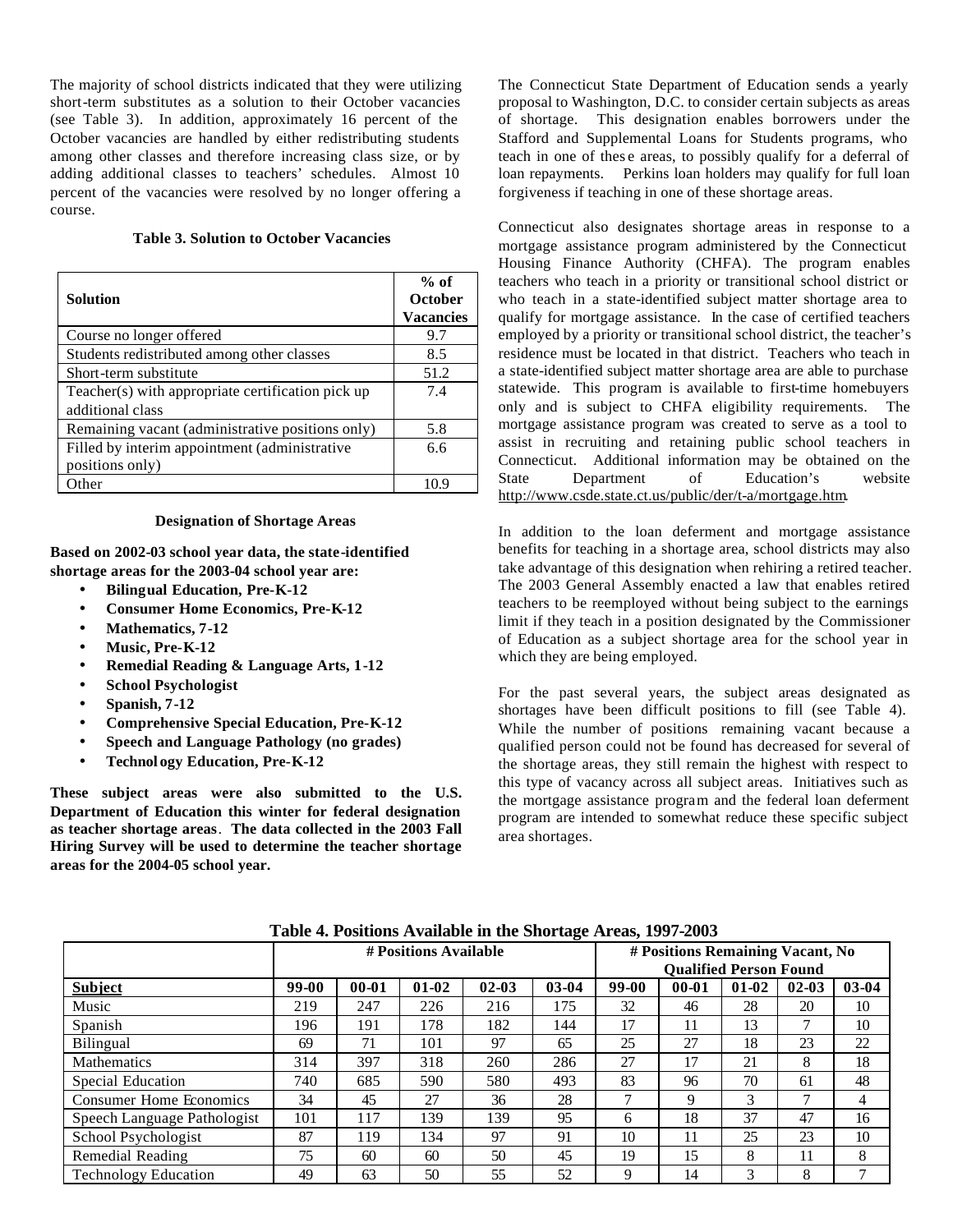# **Table 5. 2003-04 Hiring Statistics**

|                                                                         | Vacancy: No          |                                  |                       |                                    |                   |                     |                | Median         |                |
|-------------------------------------------------------------------------|----------------------|----------------------------------|-----------------------|------------------------------------|-------------------|---------------------|----------------|----------------|----------------|
|                                                                         | Total                | Qualified                        | Durational            |                                    | Minimum           |                     |                | Applicant      |                |
|                                                                         | Positions to         | Person                           | Shortage              | Minor                              | Qualified         | Median              | 1st CT         | Ouality        | Shortage       |
| <b>Endorsement Area</b>                                                 | Fill                 | Found                            | Area Permit           | <b>Assignment</b>                  | Hire              | <b>Applications</b> | Certificates   | Rating         | Rank           |
| Agriculture, Pre-K-12                                                   | 3                    | $\overline{0}$                   | $\boldsymbol{0}$      | $\boldsymbol{0}$                   | $\mathbf{1}$      | 2                   | 2              | $\overline{2}$ | 37             |
| Art, Pre-K-12                                                           | 85                   | $\overline{0}$                   | 6                     | $\overline{0}$                     | $\overline{c}$    | 24                  | 180            | 3              | 36             |
| Bilingual, PK-12                                                        | 65                   | 22                               | $\mathbf{0}$          | $\overline{0}$                     | 22                | 9                   | 57             | $\mathbf{1}$   | 5              |
| Blind, PK-12                                                            | 1                    | $\mathbf{1}$                     | $\boldsymbol{0}$      | $\overline{0}$                     | $\overline{0}$    | $\mathbf{0}$        | 5              | $\mathbf{1}$   | 32             |
| Business, 7-12                                                          | 33                   | $\mathbf{1}$                     | 5                     | $\overline{0}$                     | 5                 | 10                  | 90             | $\overline{2}$ | 24             |
| Comprehensive Special Education, 1-12                                   | 493                  | 48                               | 31                    | $\overline{0}$                     | 9                 | 27.5                | 675            | 3              | 3              |
| Co-Operative Work Education/Diversified Occupation                      | 1                    | $\mathbf{0}$                     | $\mathbf{1}$          | $\overline{0}$                     | 1                 | 1                   | 1              | $\mathbf{1}$   | 35             |
| Department Chairperson                                                  | 9                    | $\overline{2}$                   | 6                     | $\overline{0}$                     | 2                 | 6                   | 31             | $\overline{2}$ | 22             |
| Elementary, 1-6                                                         | 839                  | 9                                | $\overline{0}$        | $\overline{c}$                     | $\overline{0}$    | 119                 | 2336           | $\overline{4}$ | 19             |
| English, 7-12                                                           | 317                  | 11                               | 22                    | 3                                  | 6                 | 34                  | 452            | 3              | 7              |
| English, Middle School                                                  | 40                   | $\mathbf{1}$                     | $\overline{4}$        | $\overline{0}$                     | 2                 | 16.5                | 40             | 2.5            | 26             |
| General Science, Middle School                                          | 56                   | $\boldsymbol{0}$                 | 8                     | $\mathbf{1}$                       | $\overline{4}$    | 13                  | 29             | 2.5            | 31             |
| Health Occupations-Comprehensive H. S.                                  | 1                    | $\boldsymbol{0}$                 | $\boldsymbol{0}$      | $\overline{0}$                     | $\overline{0}$    | 13                  | $\overline{c}$ | $\overline{2}$ | 47             |
| Health, Pre-K-12                                                        | 39                   | 3                                | 8                     | $\overline{4}$                     | 10                | 10                  | 100            | $\overline{2}$ | 14             |
| Hearing Impaired, PK-12                                                 | 5                    | $\overline{c}$                   | $\overline{0}$        | $\overline{0}$                     | $\overline{c}$    | $\overline{2}$      | 25             | $\mathbf{1}$   | 23             |
| High School Diploma Program                                             | $\mathbf{1}$         | $\mathbf{0}$                     | $\mathbf{0}$          | $\overline{0}$                     | 1                 | $\overline{4}$      | 41             | $\mathbf{1}$   | 42             |
| History & Social Studies, 7-12                                          | 213                  | $\mathbf{0}$                     | $\overline{4}$        | 3                                  | 6                 | 42.5                | 440            | $\overline{4}$ | 34             |
| History & Social Studies, Middle School                                 | 17                   | $\mathbf{0}$                     | $\mathbf{1}$          | $\mathbf{1}$                       | 1                 | 56                  | 38             | $\overline{4}$ | 39             |
| Home Economics, Pre-K-12                                                | 28                   | $\overline{4}$                   | 6                     | $\overline{0}$                     | 12                | 3                   | 28             | $\mathbf{1}$   | 10             |
| Integrated Early Childhood/Spec. Ed, Birth-K                            | 9                    | $\overline{0}$                   | $\mathbf{1}$          | $\overline{0}$                     | 1                 | 15.5                | 17             | 3              | 38             |
| Integrated Early Childhood/Spec. Ed, Nursery-3                          | 55                   | $\mathbf{0}$                     | 10                    | $\overline{0}$                     | 3                 | 15                  | 237            | 3              | 33             |
| Intermediate Administrator                                              | 165                  | 10                               | 6                     | $\overline{0}$                     | 6                 | 25                  | 344            | $\overline{4}$ | 13             |
| Marketing Education, 7-12                                               | 1                    | $\mathbf{0}$                     | $\overline{0}$        | $\overline{0}$                     | $\overline{0}$    | 6                   | 14             | $\overline{2}$ | 48             |
| Mathematics, 7-12                                                       | 286                  | 18                               | 68                    | 3                                  | 18                | 18.5                | 262            | $\overline{2}$ | $\overline{c}$ |
| Mathematics, Middle School                                              | 38                   | $\mathbf{0}$                     | 11                    | $\overline{c}$                     | 4                 | 24                  | 48             | 3              | 30             |
| Music, PK-12                                                            | 175                  | 10                               | 14                    | $\overline{0}$                     | 12                | 14                  | 167            | $\overline{2}$ | 8              |
| Non-English Speaking Adults                                             | 1                    | $\mathbf{0}$                     | $\boldsymbol{0}$      | $\overline{0}$                     | 1                 | $\mathbf{1}$        | 98             | $\mathbf{1}$   | 40             |
| Occupational Subject, V-T Schools                                       | 65                   | $\boldsymbol{0}$                 | $\boldsymbol{0}$      | $\boldsymbol{0}$                   | $\mathbf{0}$      | 75                  | 135            | $\overline{4}$ | 49             |
| Physical Education, Pre-K-12                                            | 121                  | 6                                | $\mathbf{1}$          | $\overline{0}$                     | 8                 | 20                  | 206            | 3              | 16             |
| Practical Nurse Education Instruction                                   | $\overline{7}$       | $\overline{c}$                   | $\boldsymbol{0}$      | $\overline{0}$                     | $\overline{0}$    | 75                  | 9              | $\mathfrak{2}$ | 29             |
|                                                                         | 23                   | 3                                | 3                     | $\boldsymbol{0}$                   | 5                 | $\overline{4}$      | 49             | $\mathfrak{2}$ | 17             |
| Reading and Language Arts Consultant                                    | 45                   | 8                                | $\overline{4}$        | $\boldsymbol{0}$                   | 9                 | 7                   | 85             | $\overline{2}$ | 12             |
| Remedial Reading & Language Arts, 1-12<br>School Business Administrator |                      | $\boldsymbol{0}$                 |                       |                                    |                   |                     |                |                | 43             |
|                                                                         | 6                    | $\overline{2}$                   | $\boldsymbol{0}$<br>3 | $\boldsymbol{0}$<br>$\overline{0}$ | $\mathbf{1}$<br>5 | 10.5<br>18          | 61             | $\overline{4}$ | 20             |
| School Counselor                                                        | 224                  |                                  |                       |                                    |                   |                     | 169            | 3              |                |
| School Library Media Specialist                                         | 43<br>$\overline{4}$ | $\overline{c}$<br>$\overline{2}$ | 9<br>$\overline{0}$   | $\boldsymbol{0}$                   | 11                | 11.5                | 50             | $\overline{2}$ | 15             |
| School Nurse Teacher                                                    |                      |                                  |                       | $\boldsymbol{0}$                   | 1                 | $\mathbf{1}$        | 1              | $\mathbf{1}$   | 21             |
| School Psychologist                                                     | 91                   | $10\,$                           | $\boldsymbol{0}$      | $\boldsymbol{0}$                   | 9                 | 10                  | 105            | $\overline{2}$ | 11             |
| School Social Worker                                                    | 38                   | 1                                | $\boldsymbol{0}$      | $\boldsymbol{0}$                   | 8                 | 11                  | 165            | 3              | 27             |
| Science, 7-12                                                           | 265                  | 11                               | 40                    | 6                                  | 19                | 13                  | 481            | $\overline{c}$ | 6              |
| Speech and Language Pathologist                                         | 95                   | 16                               | $\boldsymbol{0}$      | $\boldsymbol{0}$                   | 39                | $\overline{4}$      | 95             | 1              | 1              |
| Superintendent of Schools                                               | $\tau$               | $\mathbf{0}$                     | $\boldsymbol{0}$      | $\boldsymbol{0}$                   | $\overline{0}$    | $\mathbf{1}$        | 74             | $\overline{4}$ | 44             |
| Technology Education, PK-12                                             | 52                   | 7                                | 11                    | $\boldsymbol{0}$                   | 14                | 6                   | 38             | $\overline{c}$ | 9              |
| TESOL, PK-12                                                            | 19                   | $\overline{2}$                   | 8                     | $\boldsymbol{0}$                   | 5                 | 12                  | 51             | $\overline{2}$ | 18             |
| Trade & Industrial Occupations- Comprehensive H.S.                      | 4                    | $\overline{0}$                   | $\boldsymbol{0}$      | $\boldsymbol{0}$                   | 1                 | 4.5                 | 20             | $\overline{2}$ | 41             |
| Trade Related Subjects, V-T Schools                                     | 5                    | $\mathbf{0}$                     | $\boldsymbol{0}$      | $\boldsymbol{0}$                   | $\boldsymbol{0}$  | 75                  | 39             | 3              | 50             |
| Unique Subject Area Endorsement                                         | $\mathbf{1}$         | $\mathbf{0}$                     | $\boldsymbol{0}$      | $\boldsymbol{0}$                   | $\boldsymbol{0}$  | $\overline{4}$      | 4              | 5              | 46             |
| Vocational Agriculture, 7-12                                            | $\mathbf{1}$         | $\mathbf{0}$                     | $\boldsymbol{0}$      | $\boldsymbol{0}$                   | $\overline{0}$    | $\overline{4}$      | $\overline{4}$ | $\overline{2}$ | 45             |
| Vocational Technical Administrator                                      | 24                   | $\overline{c}$                   | $\boldsymbol{0}$      | $\boldsymbol{0}$                   | $\overline{0}$    | 75                  | 6              | 3              | 28             |
| World Language Instructor, Elementary                                   | 26                   | $\mathbf{1}$                     | $\boldsymbol{0}$      | 0                                  | 7                 | $\tau$              | 52             | $\overline{2}$ | 25             |
| World Languages, 7-12                                                   | 204                  | 13                               | 51                    | 3                                  | 9                 | $\tau$              | 281            | 2              | $\overline{4}$ |